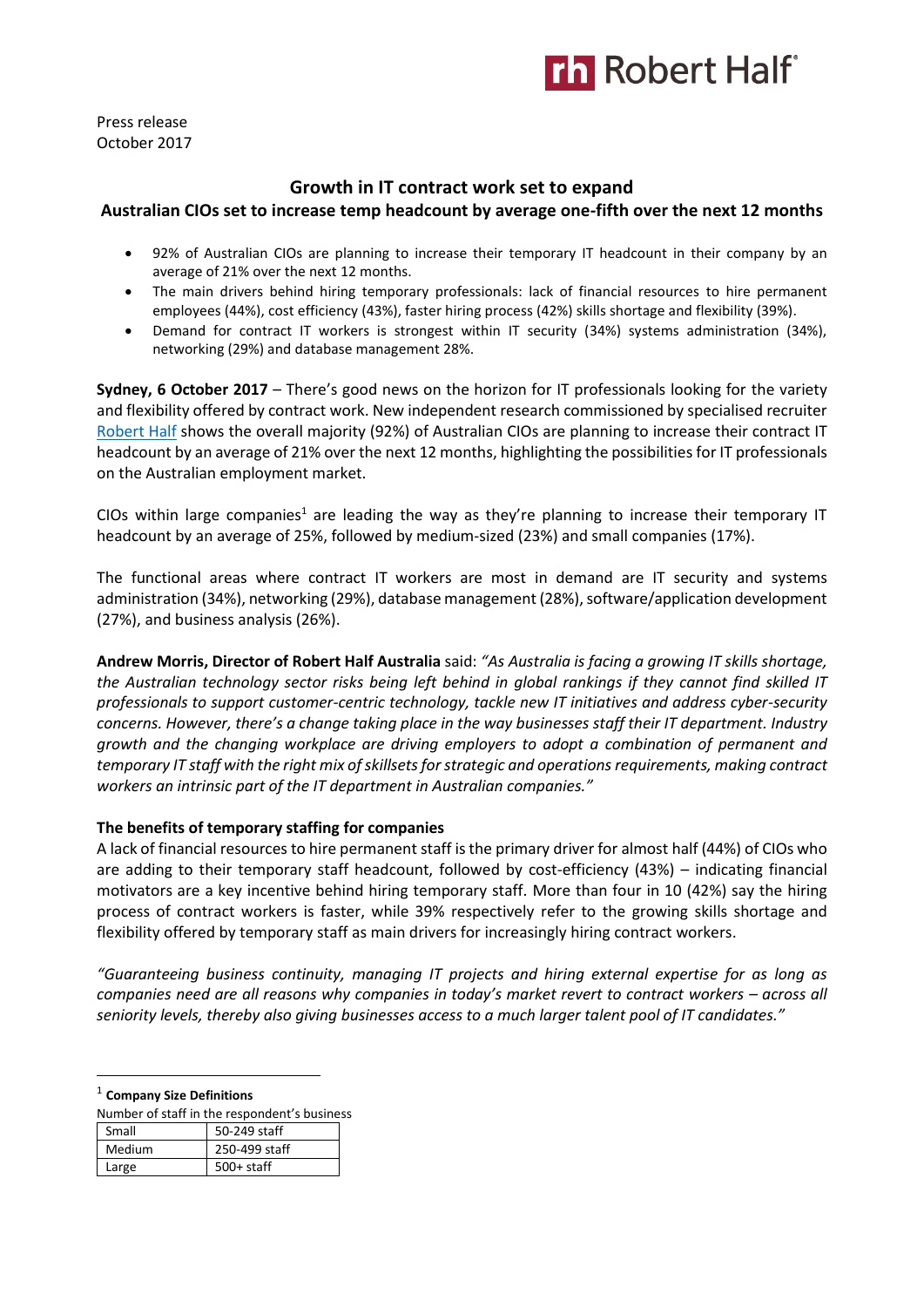

*"As companies understand the role temporary workers can play in filling the skills gap, upskilling existing staff and optimising cost efficiencies in relation to staffing, IT employers are increasingly rebalancing their workforce in steady and challenging times. Many are discovering that a year-round mix of core in-house employees and temporary workers is an efficient and flexible way to meet business demands and remain competitive."*

*"Temporary employment can help IT employees at all experience levels with various career goals. IT professionals will have the potential to gain experience within many different types of organisations and the chance to upskill by exposing themselves to multiple areas of new skillsets. The flexibility and variety offered by contract work also makes for a more substantial CV, highlighting the career potential offered by temporary work in both the short and the long run."*

*"While some professionals consciously choose to be a contract worker, there are other IT professionals who might be used to being employed on a permanent basis and are perhaps wary of temporary work because of uncertainties in relation to job security. It is certainly not uncommon however that working as a temporary worker can lead to a permanent job. If organisations wish to convert a temporary worker to permanent, they have the advantage of already knowing the person's strengths first hand, highlighting the potential of temporary work turning into permanent work,"* concluded **Andrew Morris**.

##

#### **Notes to editors**

#### **About the research**

The annual study was developed by Robert Half Australia and was conducted in June - July 2017 by an independent research company. The study is based on 160 interviews with CIOs/CTOs from companies across Australia, with the results segmented by company size, sector and geographic location.

### **About Robert Half**

Robert Half is the world's first and largest specialised recruitment consultancy and member of the S&P 500. Founded in 1948, the company has over 325 offices worldwide providing temporary, interim and permanent recruitment solutions for accounting and finance, financial services, technology, and administrative professionals. Robert Half Australia has offices in Brisbane, Melbourne, Mount Waverley, Perth and Sydney. More information o[n roberthalf.com.au.](https://www.roberthalf.com.au/?utm_source=roberthalf&utm_medium=pressrelease&utm_campaign=rh-all-nonspecific-ongoing)

#### **Follow Robert Half Australia**



**Read related articles on our [Robert Half's work](https://www.roberthalf.com.au/blog?utm_source=roberthalf&utm_medium=pressrelease&utm_campaign=rh-all-nonspecific-ongoing)** *life* **blog**work life advice for ambitious thinkers